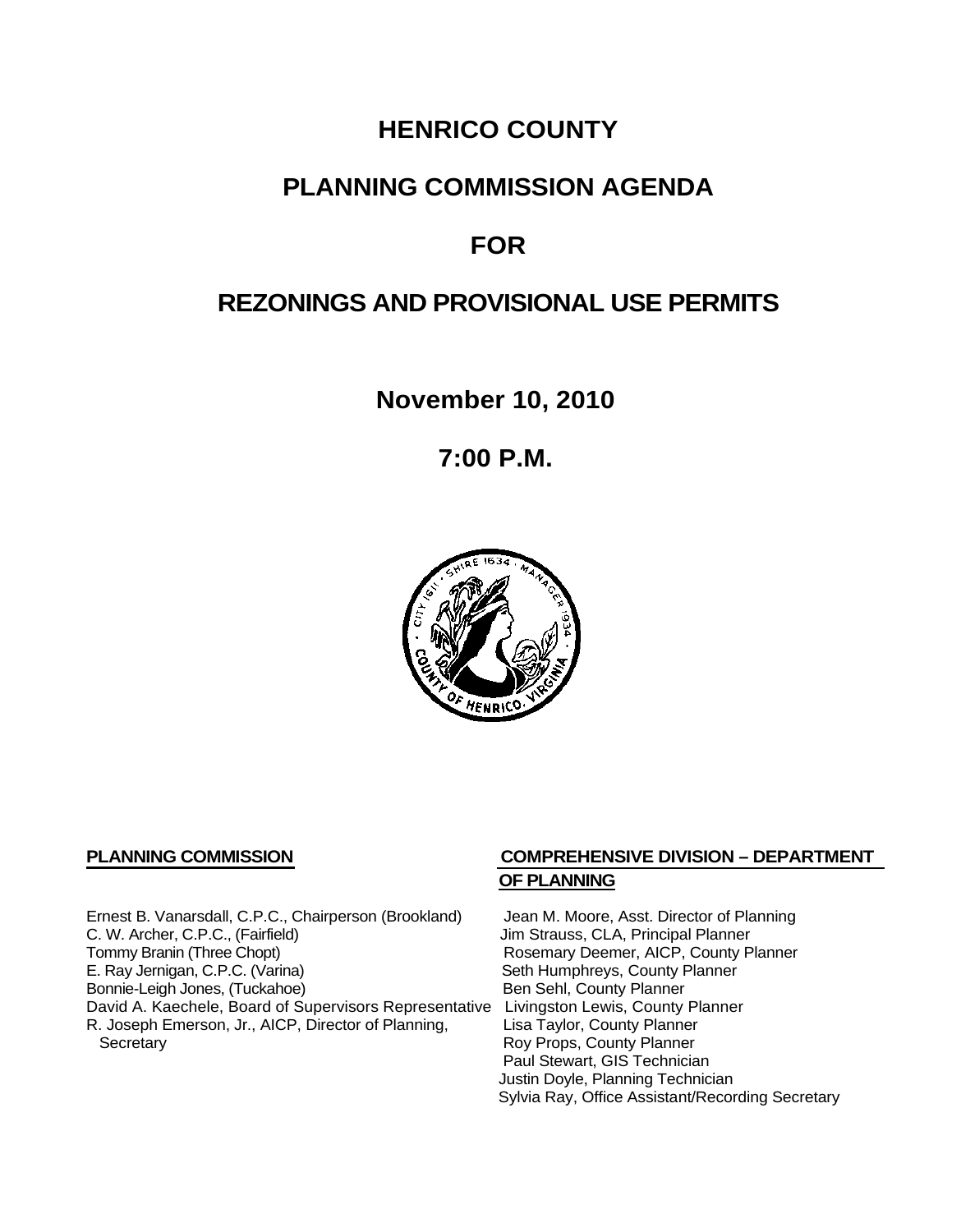### **PLANNING COMMISSION REZONING MEETING FINAL AGENDA NOVEMBER 10, 2010**

#### **BEGINNING AT 5:30 P.M.**

**5:30 P.M. Dinner and Work Session:** County Manager's Conference Room to discuss potential amendments to the County Code regarding Public Street Frontage Requirements for Family Subdivisions.

**BEGINNING AT 7:00 P.M.**

**WELCOME:**

**PLEDGE OF ALLEGIANCE:**

**RECOGNITION OF NEWS MEDIA:**

**CALL TO ORDER:**

**REQUESTS FOR WITHDRAWALS AND DEFERRALS: (0); (0)**

**REQUESTS FOR EXPEDITED ITEMS: (0)**

**CASES TO BE HEARD: (2)**

#### **BROOKLAND:**

**C-20C-10 Revado C. Pretlow for Thelma W. Pretlow:** Request to amend proffered condition accepted with Rezoning Case C-30C-96, on Parcel 758-770-0117, -0207, 758-769-0297, -0186, 757-769-9875, -9665, -9453, -8161, -7468, -7275, -7998, -5690, -3698 located at the intersection of Springfield Road (State Route 157) and Echo Lake Drive. The applicant proposes to amend Proffer 4 related to the number of single family homes developed on the property in order to allow one additional dwelling unit. The existing zoning is R-3C One-Family Residence (Conditional). The Land Use Plan recommends Suburban Residential 2, density not to exceed 3.4 units per acre. **Staff – Lisa Taylor Deferred to the December 9, 2010 Meeting**

#### **VARINA:**

#### *(Deferred from the October 14, 2010 Meeting)*

**P-11-10 Glenn R. Moore for SS Acquisitions, LLC:** Request for a Provisional Use Permit under Section 24-58.2(a) of Chapter 24 of the County Code for extended hours of operation on Parcel 816-714-1137 containing approximately 1 acre located